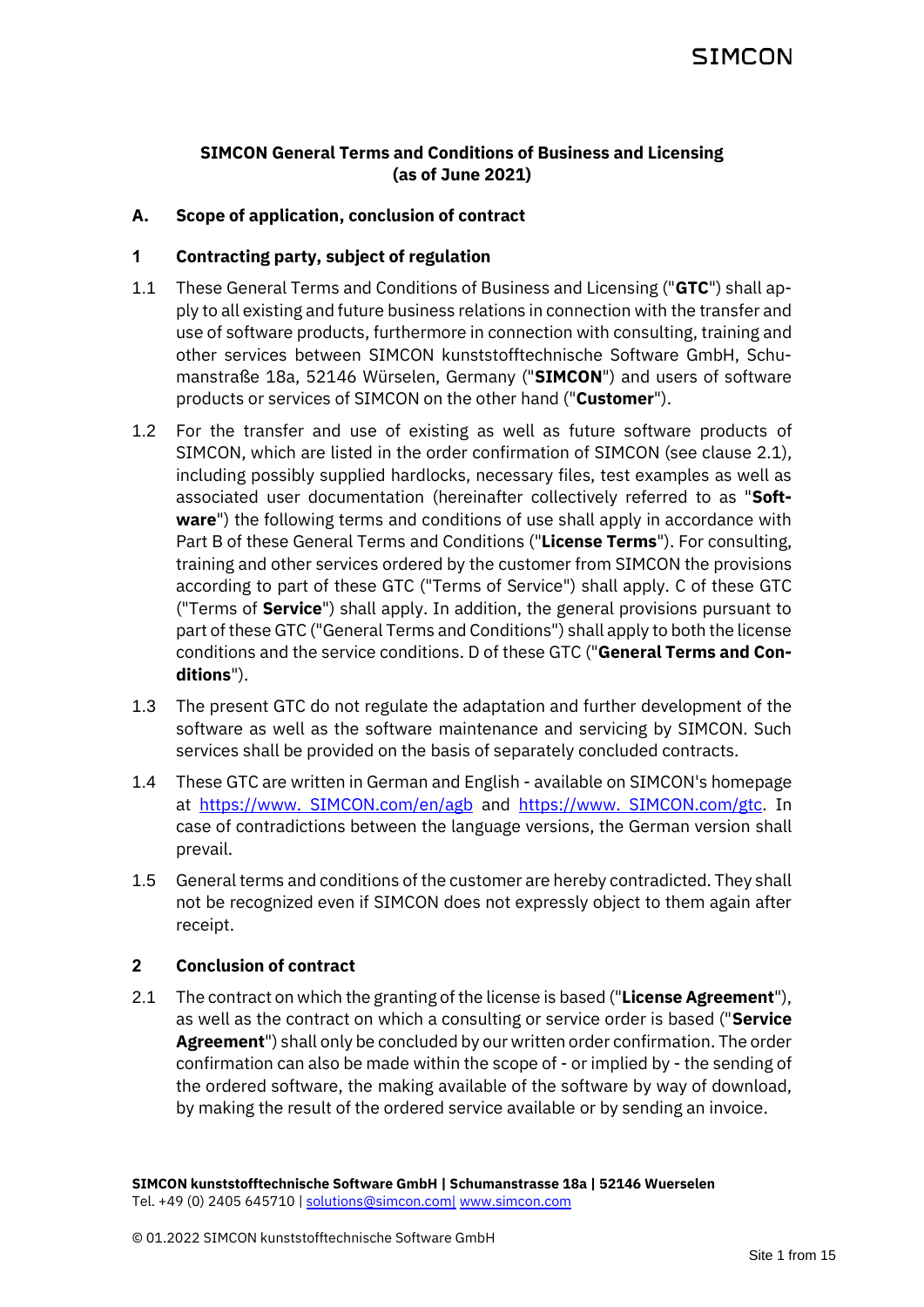- 2.2 If the customer objects to the inclusion of these GTC in the license or service agreement, in particular if he does not accept the validity of the license terms when loading the software in the RAM of his computer for the first time, SIMCON shall be entitled to withdraw from or terminate the license or service agreement.
- 2.3 Offers of SIMCON do not represent binding contractual offers, but merely an invitation to the customer to submit an offer, to which SIMCON shall be bound in terms of content for a maximum of 30 days.

### <span id="page-1-0"></span>**B. License terms**

## **3 Transfer of the software, rights of use**

- 3.1 SIMCON shall provide the customer with a copy of the software on a data carrier to be determined by SIMCON. If the delivery is made by way of download, SIMCON shall make the software available to the customer for download.
- 3.2 The software delivered by SIMCON (program, manual and, if applicable, further documentation) shall be protected by copyright. All rights to the software as well as to other documents provided within the scope of the initiation and execution of the contract shall exclusively belong to SIMCON in the relationship between the contracting parties, unless otherwise provided for in the following provisions on the granting of rights of use to the software. The software contains components as well as modules, the rights to which are held by third party manufacturers and which are partly open source software. The customer was informed of this before the conclusion of the license agreement within the scope of the product description and had the opportunity to take note of the corresponding list of the affected components as well as the license conditions of the open source software.
- <span id="page-1-1"></span>3.3 SIMCON grants the customer a non-exclusive, non-assignable and, subject to para[. 6.3](#page-4-0) and unless a limited license (software rental) has been expressly agreed upon, to use the software in his business for his own purposes and as described in the license agreement and the manual.
- 3.4 Permitted use includes installation of the software at the installation location on the agreed hardware in accordance with the system requirements described in the license agreement and in the manual, loading into the main memory of the relevant computer, and use in accordance with the agreement as defined in para. [3.3](#page-1-1) by the customer (workstation license). Without the express permission of SIMCON the use of the software via remote access to the workstation on which the software is installed is not permitted. The use on several computers or the multiple use on one computer is only permitted if additional licenses have been purchased for the additional computers or the multiple use. Installation on a server that can be accessed by multiple users or use within a network is only permitted if a server or network license has been purchased.
- 3.5 Under no circumstances shall the customer have the right to lease or otherwise license the purchased software, to publicly reproduce or make it accessible by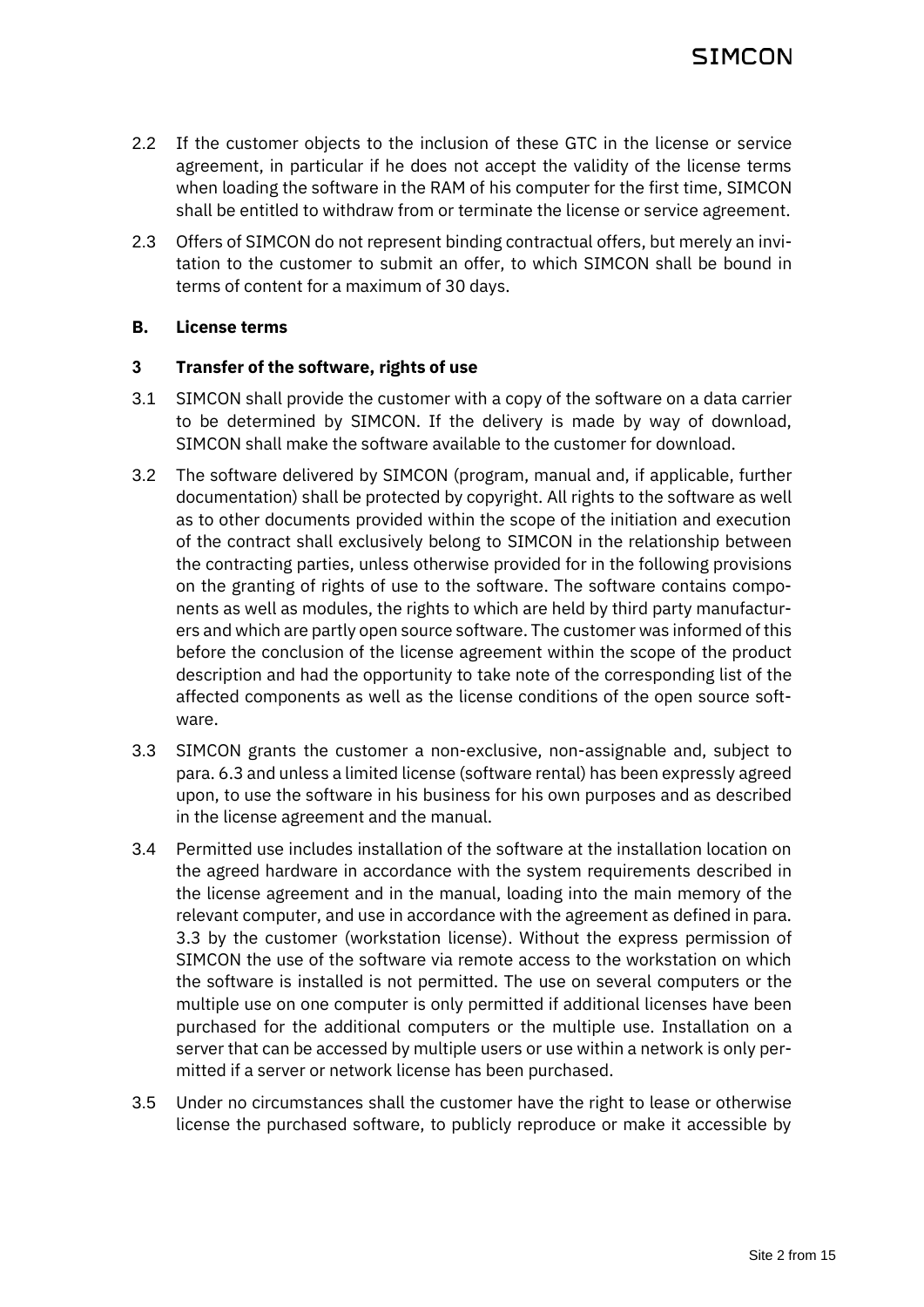wire or wireless means, or to make it available to third parties, whether for a fee or free of charge.

- 3.6 The customer has no right to be provided with the source code of the software.
- 3.7 The customer is entitled to make a backup copy on a data carrier if this is necessary to secure future use. The customer shall visibly affix the note "Backup copy" as well as a copyright notice of the manufacturer to the created backup copy. Manuals may only be copied for internal company purposes. Further copies of the software or individual software modules, for whatever reason and of whatever type, are prohibited.
- 3.8 If the customer uses the software to an extent which exceeds the acquired rights of use qualitatively (with regard to the type of permitted use) or quantitatively (with regard to the number of acquired licenses), SIMCON shall be entitled to demand from the customer the subsequent payment of the license fees which would have had to be paid by the customer if he had acquired corresponding licenses for this additional use. Furthermore, the customer shall pay a contractual penalty for each case of infringement to be determined by SIMCON at its reasonable discretion and to be reviewed by the competent court in case of dispute. The assertion of further claims and rights, in particular for damages, omission or rescission or termination shall remain unaffected.
- 3.9 If a special software protection (hardlock) was supplied, it must be installed on the relevant hardware in accordance with the regulations. The software protection must not be passed on to third parties.
- 3.10 The installation of the software shall normally be carried out by the customer. If the installation of the software by SIMCON is desired by the customer, the costs incurred shall be invoiced to the customer.

#### **4 Obligations of the customer, restrictions of use**

- 4.1 The customer undertakes to take all reasonable safety measures before using the software in order to minimize or repair any resulting damage to the data and components of the software otherwise used by the customer in the event that the software does not function properly. In addition, the customer shall protect its systems and data stock against viruses and other forms of malware or ransomware by means of security measures that correspond to the state of the art.
- 4.2 The customer shall ensure that the results to be achieved by the software are not used by him without prior testing and plausibility checks. To this end, the customer shall thoroughly test the software for its usability for the purpose intended by it, in particular with regard to the specific components concerned in each case, before it uses it operationally. Furthermore, he shall regularly back up his data in accordance with the state of the art. He shall ensure that the current data from data files held in machine-readable form can be reproduced with reasonable effort.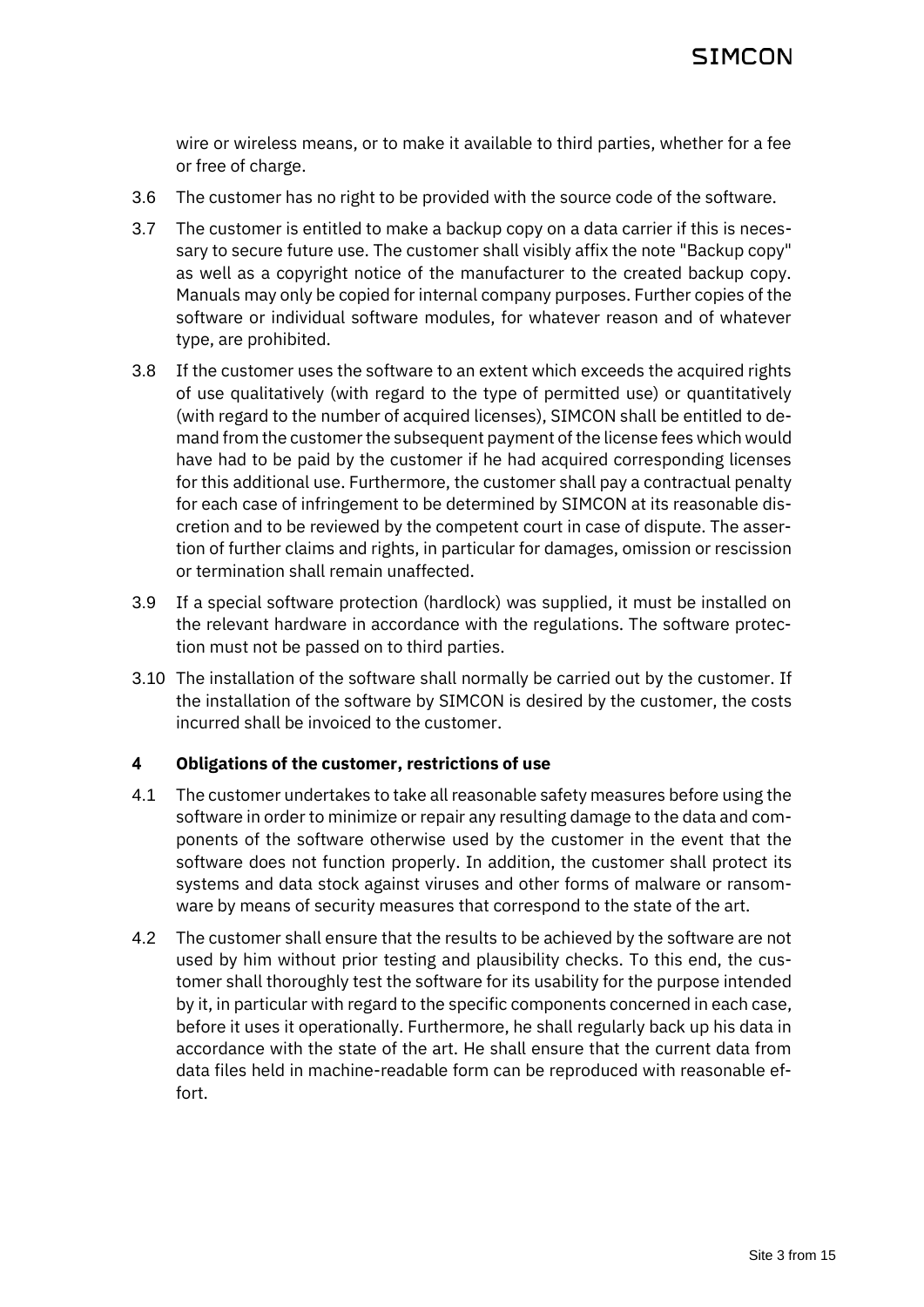- 4.3 All techniques, algorithms and procedures contained in the software as well as all documents received by the customer shall be treated confidentially and may only be made accessible to third parties to the extent that this is absolutely necessary for the use of the software by the customer. The customer shall take reasonable measures to protect the software from unauthorized access by third parties.
- 4.4 Outside the regulatory scope of § 69 e UrhG, the customer is not entitled to reverse engineer, decompile, disassemble or otherwise attempt to capture the source program of the software. It is not permitted to edit, adapt or extend the software or the documentation in any way, to modify it for use on other systems or to translate it into other languages, unless this is expressly permitted under applicable law.
- 4.5 A sale or transfer of the Transfer of the software to third parties is only permitted to the customer if (i) the customer is the owner of a perpetual license to the software, (ii) he transfers his right to use the software to the third party uniformly and completely, (iii) the customer gives up his own use completely and finally and hands over to the third party all original copies of the software as well as deletes the copies and duplicates made by the customer himself, (iv) the third party confirms in writing to SIMCON the compliance with these obligations under full mention of the name and address of the third party and (v) the third party declares to SIMCON in writing his consent to the validity of the license agreement including these GTC between him and SIMCON and acknowledges in writing their contents including the conditions for the further transfer as a regulation also binding for him.

### **5 No warranty for material data**

- 5.1 A material database is also supplied with the CADMOULD software. This database contains information about materials for which an injection molding process can be simulated with this software. The information about the materials and their properties, even if they are marked in the respective data set as comparable with another material (reference materials), are only exemplary and therefore nonbinding and represent neither quality specifications nor assurances or guarantees with regard to the materials used by the customer to which the simulation of the software is to refer.
- 5.2 Prior to each simulation using the materials mentioned, the customer must have the manufacturer responsible for this conscientiously check the validity and correctness of the information stored in the material database. Notwithstanding this, it is expressly pointed out that the results from simulations with information laid down via reference materials have a wider confidence interval than results calculated with original data.
- 5.3 Any use of the results of the simulation by the customer shall be entirely at the customer's own risk if the customer
	- − operates the software incorrectly,
	- − implements or uses incorrect material data,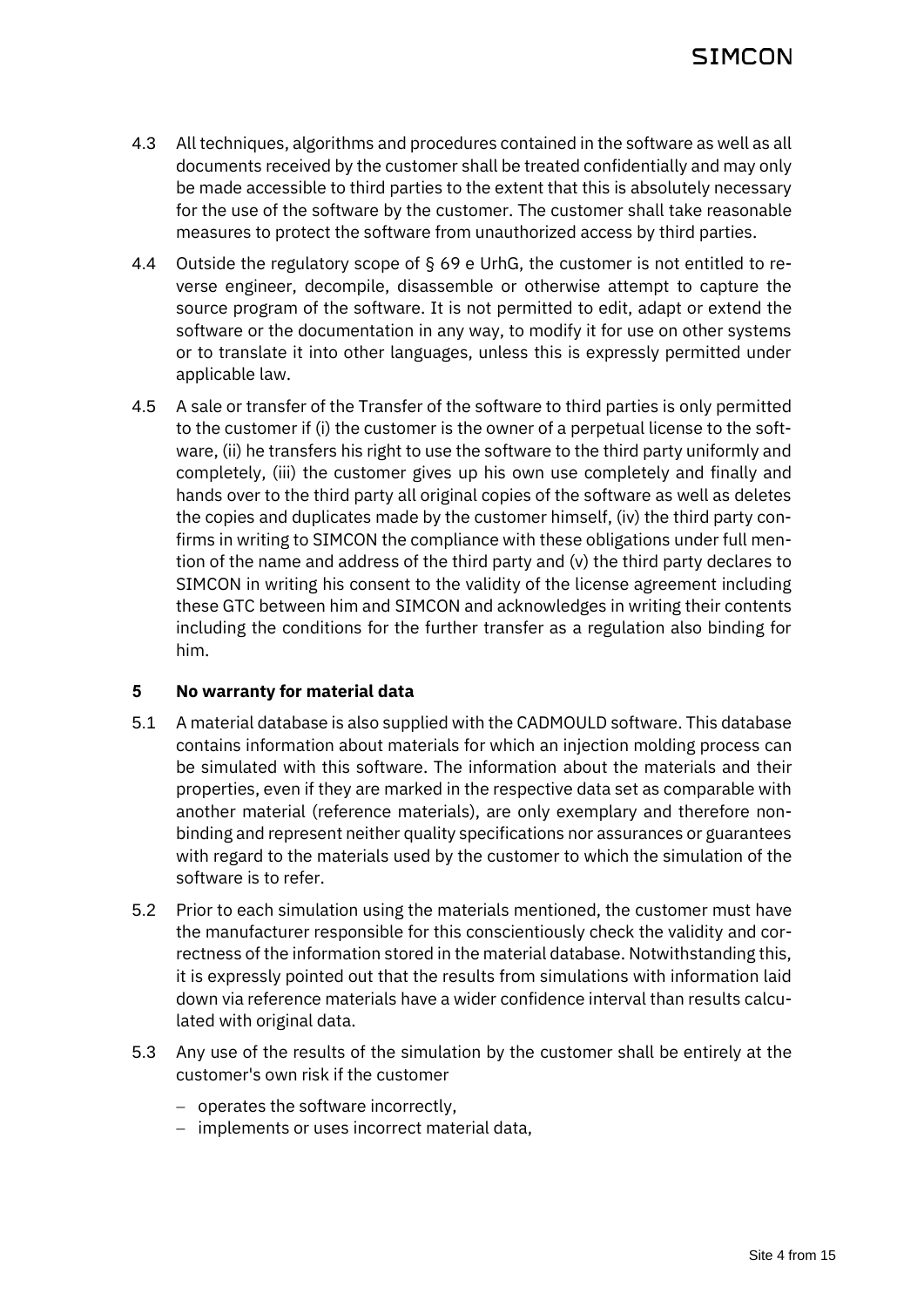- − when using the simulation results, does not take into account the fact that simulated results can regularly show major deviations from real-world results at the current state of the art in simulation technology, which can vary with regard to the processing process, material, component and development stage, as well as the form in which the real-world configuration is represented in the software,
- − uses data of reference materials which are approved in principle by SIMCON, but for which no or not all necessary material data are available at the customer,
- − uses Simulation results if and to the extent that this was not prudent ex ante from a professional engineer's point of view.

### **6 License fee**

- 6.1 The amount of the license fee payable at once for a perpetual license as well as for a limited license (software rental) in each case - subject to a deviating agreement - payable monthly in advance is to be taken from the order confirmation. Otherwise the generally valid license fees of SIMCON at the time of the order shall apply.
- 6.2 Unless otherwise agreed, the license fee refers to a single CPU and a single-user operation.
- <span id="page-4-0"></span>6.3 The license is provisionally granted for a limited period until the entire license fee has been paid to SIMCON. It shall expire if the customer is in default of payment and SIMCON declares withdrawal or termination. In the event of punctual payment, the license shall be converted into an unlimited license, unless a limited license (software rental) has been expressly agreed.
- 6.4 In case of a license granted for a limited period of time (e.g. limited software rental) SIMCON shall be entitled with regard to the to the license fee to be paid in a certain interval (e.g. monthly or annually) to adjust this at the end of a contractual year for the subsequent period at its reasonable discretion (§ 315 BGB) to the development of the factors relevant for the price calculation. Adjustments shall be made in particular to reflect changes in wage or material costs or changes in economic or legal conditions; price increases customary in the industry shall also be taken into account. Increases in one type of cost may only be used for a price increase to the extent that they are not offset by any declining costs in other areas.
- 6.5 SIMCON shall inform the customer about price adjustments according to clause **Fehler! Verweisquelle konnte nicht gefunden werden.** in text form no later than six (6) weeks before they come into force. The adjusted prices shall apply for the first time to contract years commencing with or after the entry into force of a price adjustment. A price increase shall be deemed to have been agreed if the Customer does not terminate the license agreement within a period of 30 days from receipt of the notification as of the end of the current contract year. The customer will be informed of this again separately in the notification.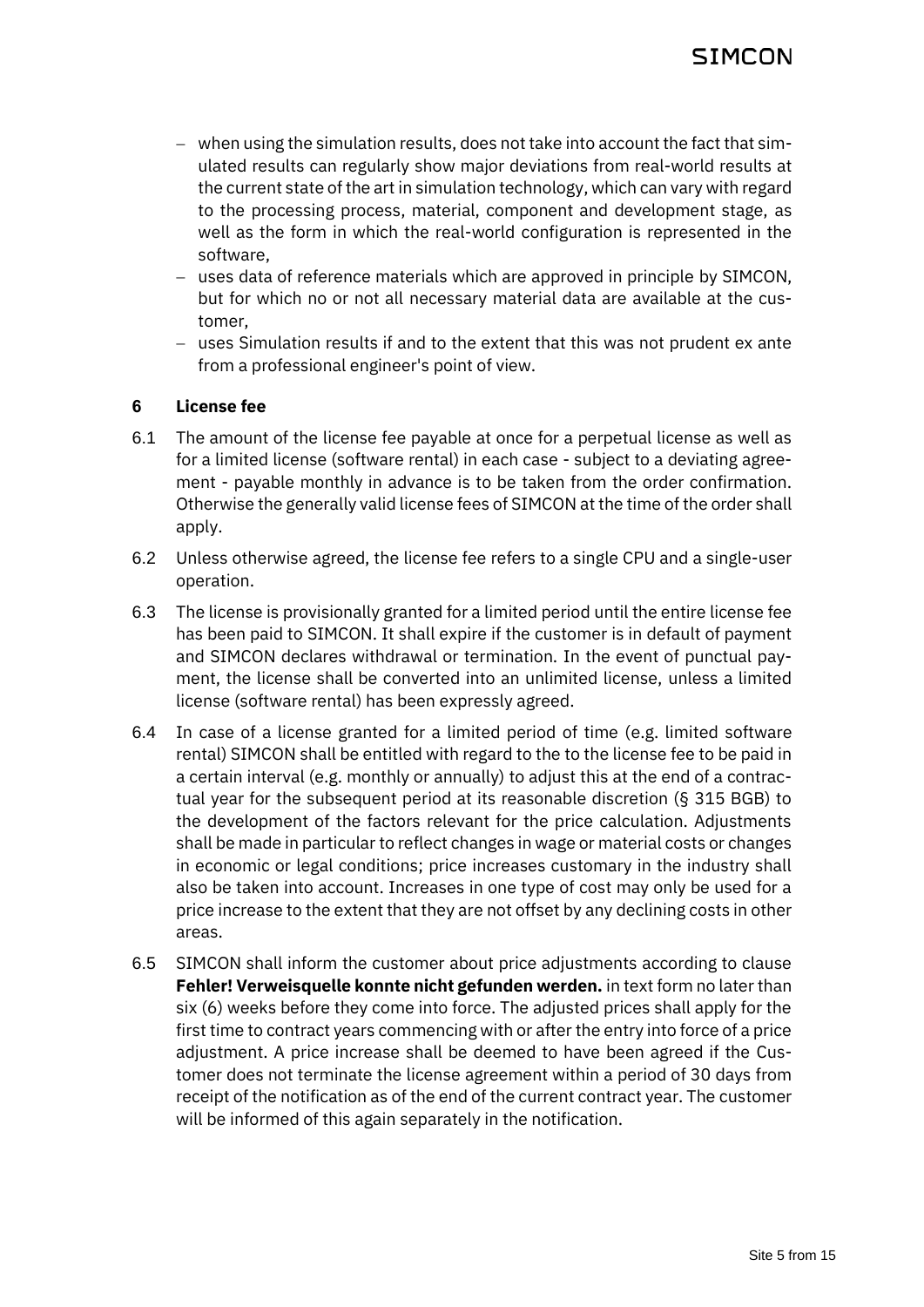### **7 Termination of the license**

- 7.1 Unless otherwise agreed, the license agreement is concluded for an indefinite period. In the case of licenses limited in time, the license agreement shall end upon expiration of the agreed rental period.
- 7.2 Both contracting parties may terminate the license agreement without notice for good cause, in particular if the other contracting party fails to comply with or breaches its obligations under the license agreement, including these GTC, and a grace period of 30 days set in writing has expired to no avail.
- 7.3 Any declaration of withdrawal or termination must be in writing to be effective.
- 7.4 The customer shall be obligated to delete or destroy all copies of the software in his power of disposal including all license keys after termination of the license, irrespective of the legal reason for the termination of the license, and to return any dongles to SIMCON's place of business upon SIMCON's request.

### <span id="page-5-0"></span>**C. Terms of service**

### **8 Scope, subject matter**

- 8.1 The Terms and Conditions for Services shall apply to all contracts between SIMCON and the customer, which have consulting services, training or other services of SIMCON as their subject matter.
- 8.2 Consulting services include, in particular, the examination of the customer's CAD data on the basis of the customer's project requirements and the subsequent simulation of an injection molding process as well as the preparation of a report with recommendations for action to be taken by the customer. Training services refer to the instruction of the customer's employees in the use of the software. Other services may extend to individual project inquiries or the commissioning of programming work. The concrete scope of the consulting services owed results from the service agreement (see ite[m A.2.1\)](#page-0-0).
- 8.3 Unless expressly agreed otherwise (see in this regard the following clause[s 8.4](#page-6-0) as well a[s 13\)](#page-7-0), the performance obligations described in the service agreement shall be pure services. The advice shall be provided to the best of SIMCON's knowledge and exclusively on the basis of the information which the customer brings to SIMCON's attention and makes available. No occurrence of a certain success shall be owed without express promise. Furthermore, without express promise no legal guarantee or other assurance is given with regard to the fulfillment of a purpose pursued by the customer with the service of SIMCON. In particular, SIMCON cannot give any guarantee for the occurrence of a technical or economic success intended by the customer, even if this success has been formulated by the customer in advance as an objective, since the occurrence of this success also depends on further circumstances which may lie outside the sphere of influence as well as the assessment competence of SIMCON.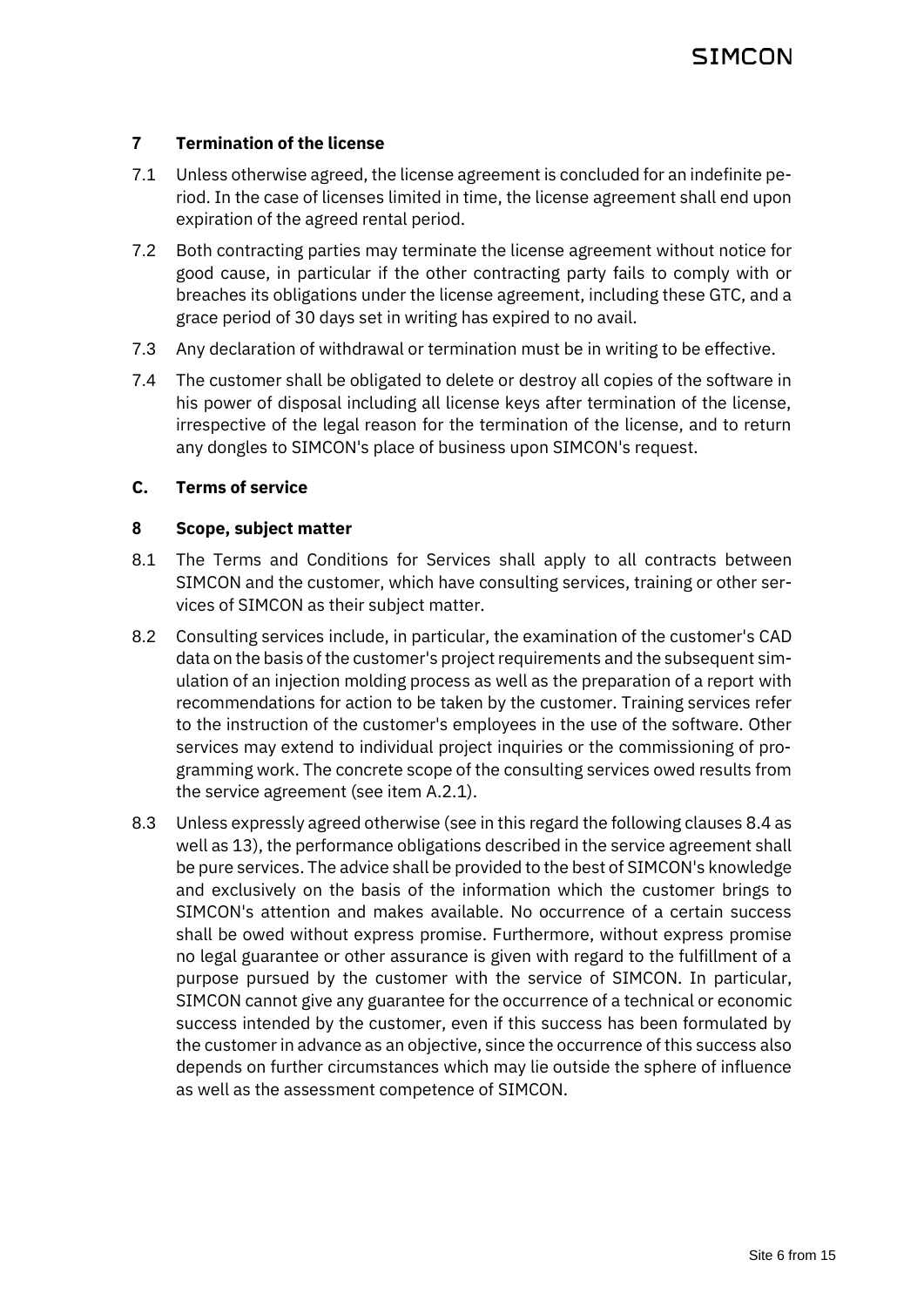- <span id="page-6-0"></span>8.4 If a concretely defined performance result is promised on the part of SIMCON, SIMCON shall only be obligated to provide the corresponding services to the extent that these are recorded in writing in the service contract upon conclusion of the contract. The same shall apply to any performance deadlines promised by SIMCON. Subsequent changes of the scope of services shall also require the written consent of both contracting parties in order to be effective, whereby additional expenses incurred by SIMCON in comparison with the original scope of services shall be adequately remunerated. The promise of a certain property or suitability of the delivery/service for a certain purpose as well as the assumption of a guarantee shall only be binding if this is confirmed in writing by SIMCON.
- 8.5 Within the framework provided by the service contract, SIMCON shall perform the tasks assigned to it on its own responsibility. Subject to concrete duties or specifications agreed upon in writing, the customer shall have no authority to issue instructions and shall not be entitled to technical and organizational specifications. However, SIMCON shall always endeavor to take into account requests of the customer.

#### **9 Cooperation of the customer; necessary information; secrecy**

- 9.1 The customer shall designate a technically competent contact person who shall provide SIMCON with the necessary information and documents at short notice, designate interlocutors and make decisions or be able to bring about such decisions, and who shall furthermore be authorized to receive the consulting services to be rendered by SIMCON.
- 9.2 The customer shall ensure that SIMCON is provided with all information, documents or other resources necessary for the performance of its activities in a timely manner and that it is informed of all necessary processes and circumstances. This shall also apply to documents, processes and circumstances which only become known during SIMCON's activity. SIMCON undertakes to properly store all business and operational documents made available to it and in particular to ensure that unauthorized third parties cannot inspect them. The documents made available shall be returned to the customer upon request. The obligation of confidential treatment shall not apply to ideas, models, concepts, methods, techniques and other significant know-how as well as to information which was already known to SIMCON at the time of notification by the customer or which becomes known later without connection with the contractual relationship.
- 9.3 In order for SIMCON to meet binding deadlines and dates, it shall rely on the support of the customer. Therefore, the customer undertakes to support the activities of SIMCON required for the performance of services to the best of its ability and to provide all required cooperation services completely and in due time. Insofar as relevant for the object of the services to be rendered by SIMCON as defined in the service agreement, the customer shall in particular
	- − Inform SIMCON immediately about changes of the infrastructure,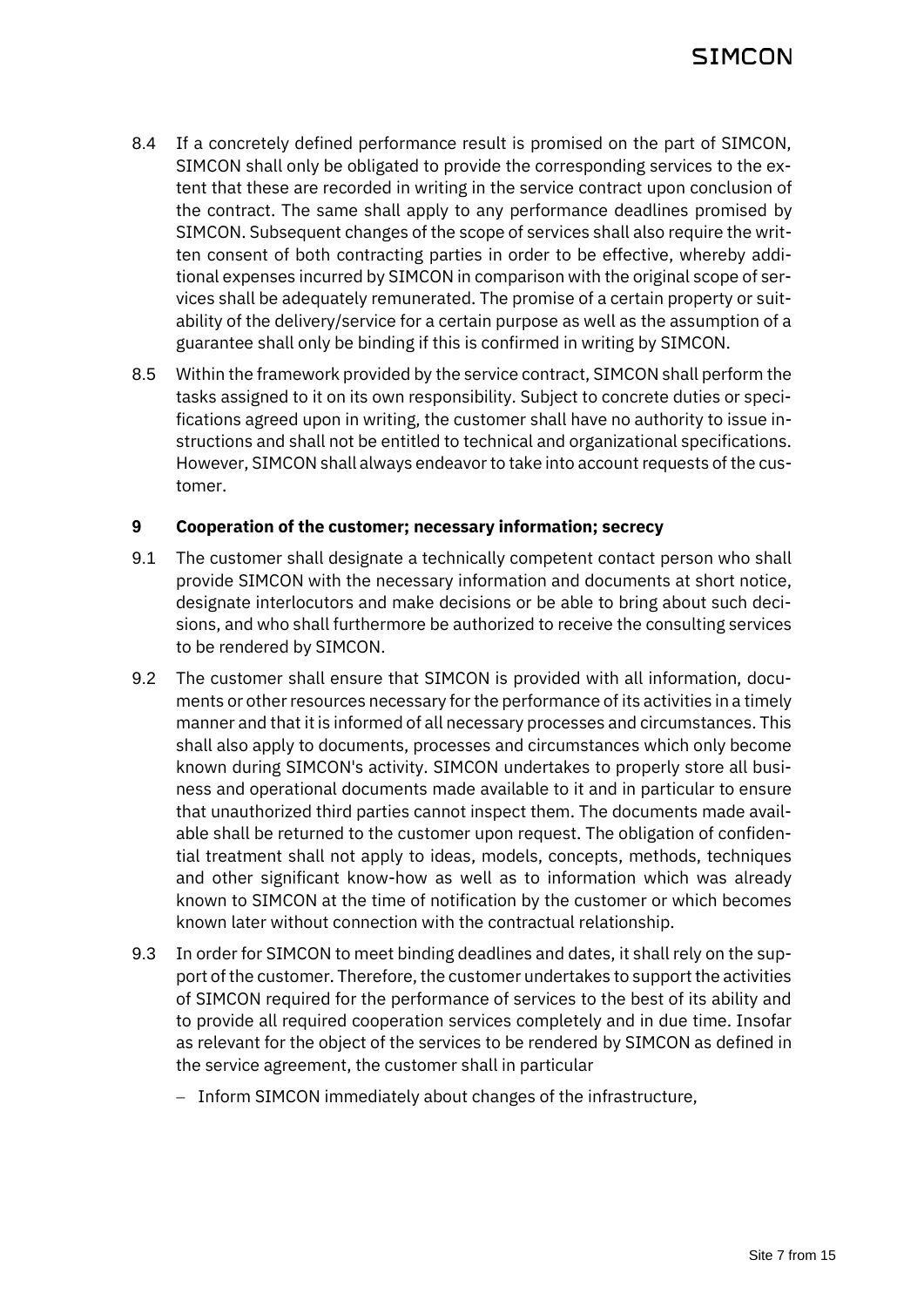- − provide additionally required infrastructure, including in particular remote access, network connections, power supply, workstations, etc.,
- − ensure that, should the service provision take place on the customer's premises, access to the premises, the network and all other related components is guaranteed at all times, and to provide a workstation appropriate for the deployment
- − as well as, if log-in accounts (registrations) should be necessary for the activities, set them up in advance and inform SIMCON about them.
- 9.4 If the customer does not fulfill his duties to cooperate or does not fulfill them in due time and if delays or additional expenses arise as a result, any agreed performance deadlines shall be extended and SIMCON shall be entitled to demand an adiustment of the remuneration.

### **10 Personal**

- 10.1 Subject to a more specific provision in the service contract, SIMCON shall exclusively use employees who are qualified to provide the agreed service for the performance of its contractual obligations.
- 10.2 SIMCON is entitled to use subcontractors.

#### **11 Remuneration**

As far as the contracting parties do not make an explicit agreement on the amount of remuneration in the service contract, the general rates of remuneration of SIMCON shall apply, plus statutory value added tax, if applicable, as well as travel expenses.

### **12 Cancellation**

- 12.1 Unless otherwise stipulated in a service contract, both contracting parties may terminate the service contract with a notice period of 2 weeks to the end of the month. In case of a service result to be rendered by SIMCON in the sense of item [8.4](#page-6-0) the statutory provisions shall apply exclusively to the termination on the part of the contractual partners.
- 12.2 The right of both contracting parties to terminate the service contract extraordinarily in accordance with the statutory provisions shall remain unaffected.
- 12.3 Declarations of termination must be in writing to be effective.

## <span id="page-7-0"></span>**13 Special provisions in the case of work performance within the meaning of sec. [8.4](#page-6-0)**

- 13.1 For any work performances or performance results promised by SIMCON within the meaning of ite[m 8.4](#page-6-0) the following provisions of clauses [13.2](#page-7-1) to [13.4.](#page-8-0) apply.
- <span id="page-7-1"></span>13.2 The acceptance of the work performed and delivered by SIMCON shall take place within 1 week after handover at the latest. If SIMCON does not assert any defects preventing acceptance within this period, the work shall be deemed accepted. In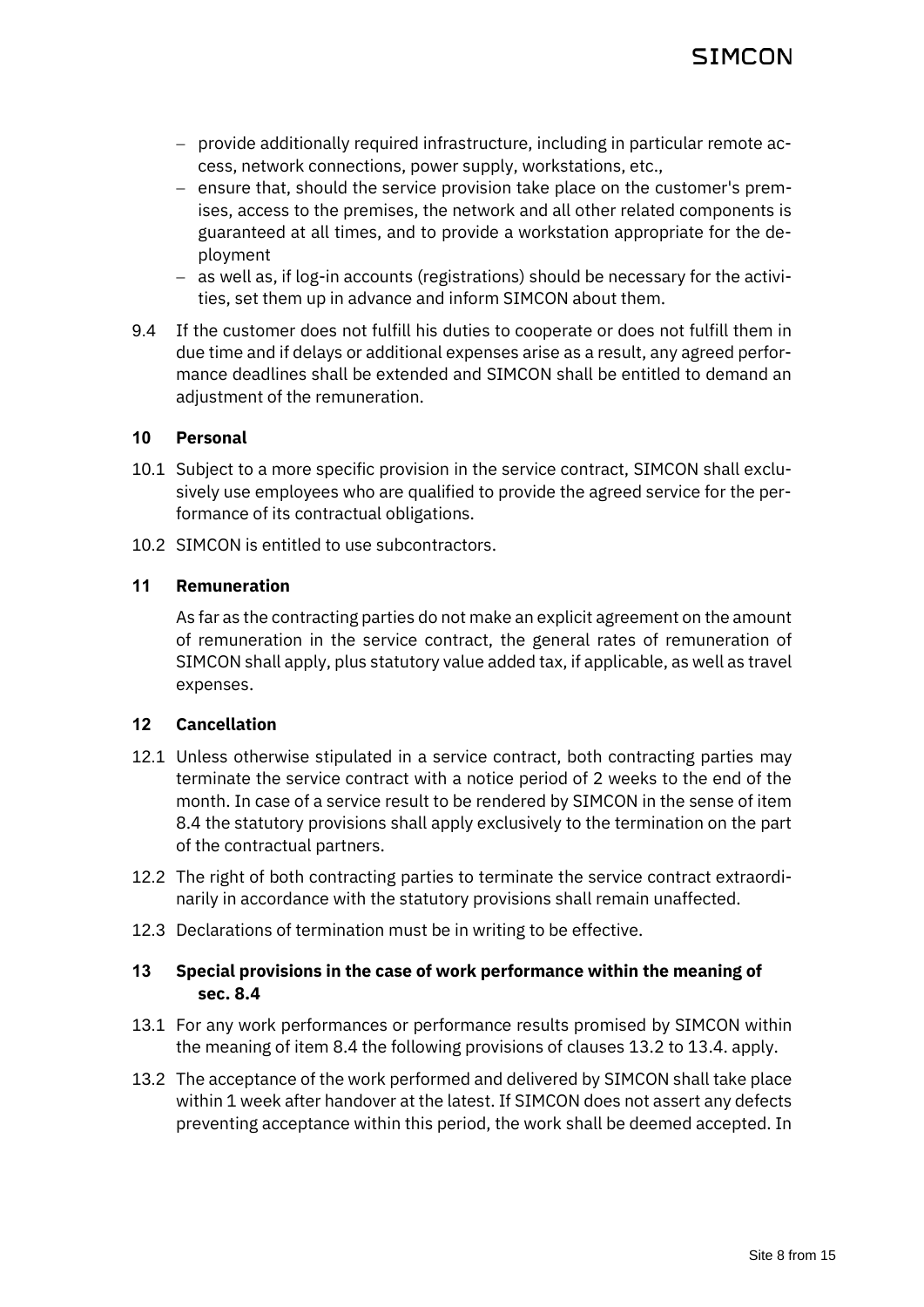case the customer is in delay with the acceptance the remuneration shall become due immediately.

- 13.3 The customer shall be subject to inspection and complaint obligations analogous to § 377 HGB (German Commercial Code) with regard to the deliveries and services of SIMCON which are the subject matter of the order (cf. clause [D.16.1\)](#page-9-1).
- <span id="page-8-0"></span>13.4 Upon acceptance and full payment of the services rendered by SIMCON, the nonexclusive rights of use required for the purpose of use determined according to the service agreement shall pass to the customer. Further rights of use, in particular to duplication, processing, distribution against payment as well as publication shall not be transferred to the customer without express written agreement, provided that no legal exhaustion has occurred with regard to the copyrights concerned.

### **14 Special provisions for training courses**

- 14.1 Training offers of SIMCON are subject to change, non-binding and are subject to availability. The training agreement shall only be concluded upon order confirmation by SIMCON.
- 14.2 The customer agrees that the personal data, in particular e-mail addresses of the persons participating in a training ("**participants**"), communicated when providing the booking data, may be stored and used by SIMCON for the purpose of communication with the participants within the framework of the contractual relationship, with the consent of the participants. The customer shall ensure that this data agreement is admissible under data protection law.
- 14.3 Unless otherwise agreed, the training fee shall be paid in advance upon receipt of the invoice immediately and without deduction.
- 14.4 In the case of on-site training, the customer shall be responsible for the required infrastructure. In particular, the customer shall provide premises of sufficient size as well as workstation computers in the required number and with the required performance, and shall ensure the proper installation of the software to be trained. SIMCON shall separately communicate which concrete infrastructure including peripheral devices and room equipment is required.
- 14.5 Unless expressly agreed otherwise, travel expenses shall be invoiced separately by SIMCON
- 14.6 The documents and presentation of the trainings are confidential information. They are intended solely for the personal use of the participants and may not be reproduced, distributed, published, made publicly available, translated or otherwise processed or used for purposes other than personal use without the prior written consent of SIMCON.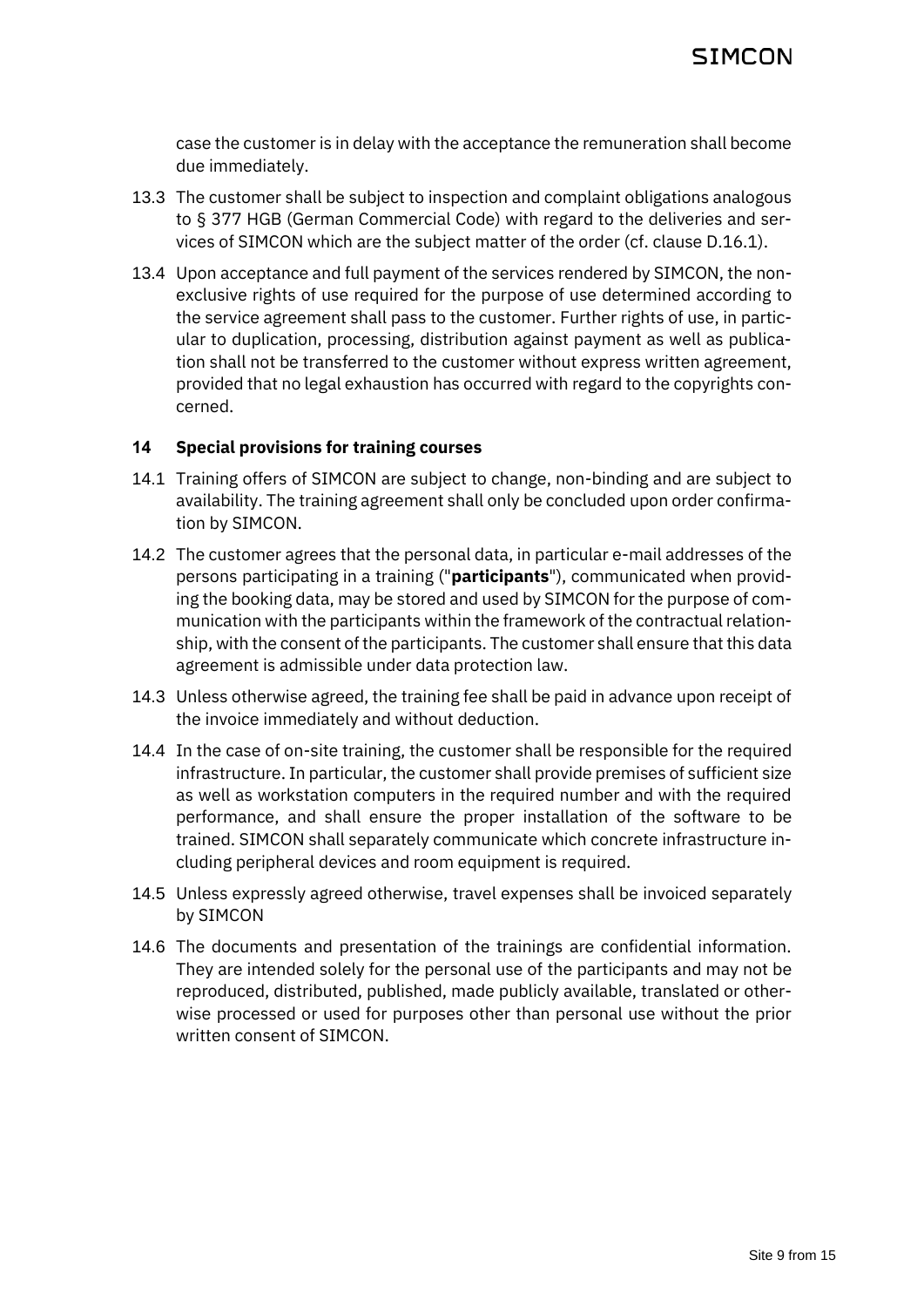### <span id="page-9-0"></span>**D. General conditions**

#### **14 Terms of payment and invoicing**

- 14.1 The prices do not include the statutory value added tax. SIMCON shall show this separately in the invoice in the respective statutory amount on the day of invoicing.
- 14.2 In the case of a software license, the license fee shall be due for payment without deduction within 14 days of the invoice date and receipt. In the case of a temporary license (software rental), the license fee payable on an ongoing basis shall be due for payment without deduction immediately upon receipt of the invoice - also in advance for the respective billing period. In the case of services, the invoice is due for payment without deduction immediately after receipt of the invoice.
- 14.3 The customer shall only be entitled to set-off or to assert rights of retention, even if notices of defects or counterclaims are asserted, if the counterclaims have been legally established, acknowledged by SIMCON or are undisputed. The customer shall not be entitled to exercise a right of retention against claims of SIMCON due to another claim not arising from the underlying license or service agreement.

#### **15 Delivery and performance time**

- 15.1 Information on delivery periods that have not been expressly agreed in writing are exclusively non-binding information.
- 15.2 Unless otherwise agreed, the delivery time for a software license shall not exceed 14 days after receipt of the order.
- 15.3 For the service, the delivery time specified in the offer or order confirmation shall apply after receipt of the order. With regard to the service, the delivery time shall not begin until all technical questions necessary for processing have been clarified and SIMCON has received all necessary data.
- 15.4 If the customer is in default of acceptance, SIMCON shall be entitled to demand compensation for the damage incurred and any additional expenses. The same shall apply if the customer culpably violates his duties to cooperate. With default of acceptance or debtor's delay the risk of accidental deterioration and accidental loss shall pass to the customer.

#### **16 Warranty**

<span id="page-9-1"></span>16.1 Claims for defects on the part of the Customer presuppose that the Customer, insofar as the Customer is a merchant within the meaning of the German Commercial Code (HGB), has complied with its obligations to give notice of defects pursuant to Section 377 of the German Commercial Code (HGB). Accordingly, the customer shall inspect the software or the results or goods provided to him within the scope of the service contract (hereinafter referred to as "**object**") without undue delay after delivery, insofar as this is feasible in the ordinary course of business, and, if a defect becomes apparent, notify SIMCON without undue delay. If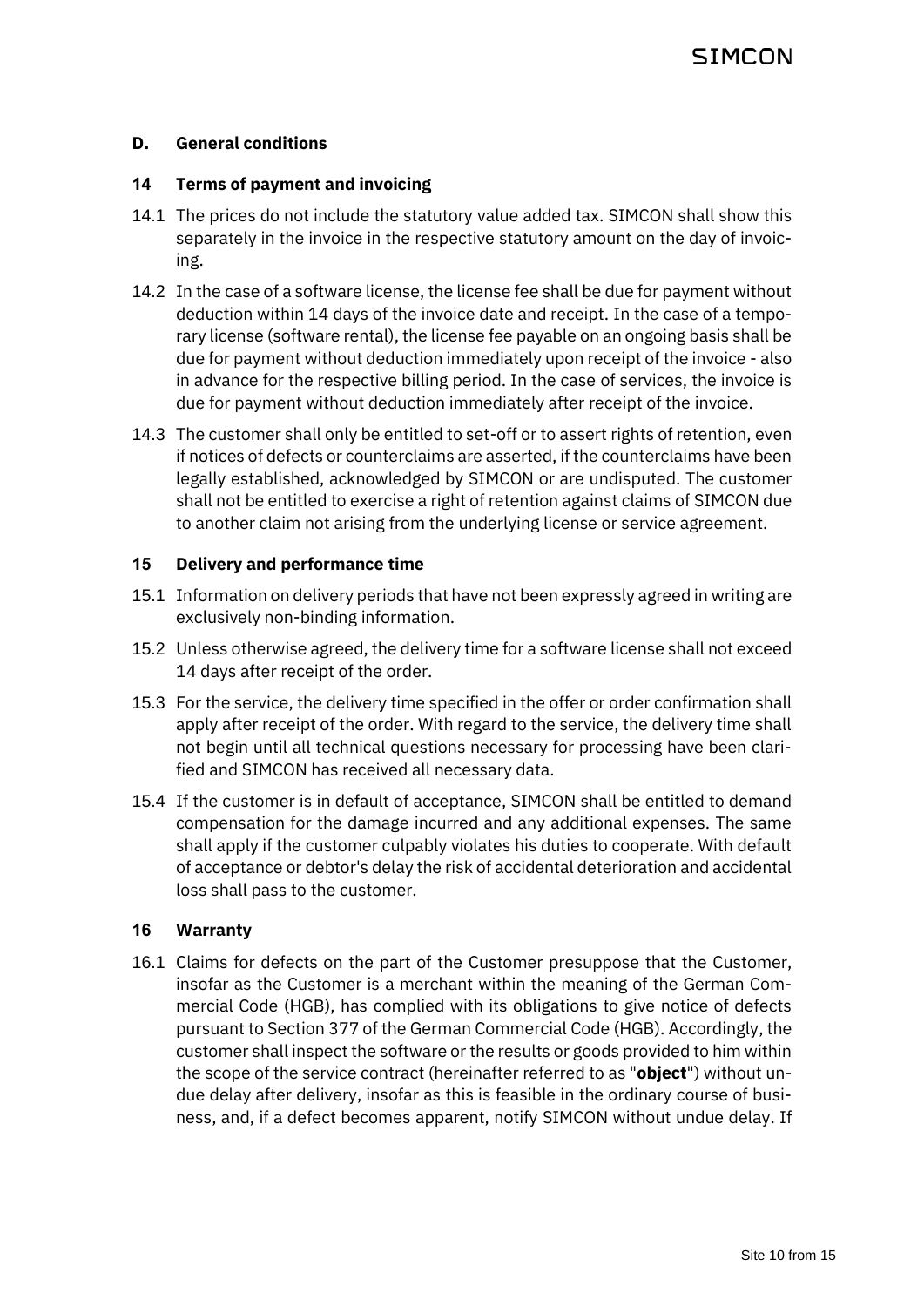the customer fails to notify SIMCON, the item shall be deemed to have been approved, unless it is a defect which was not recognizable during the inspection. If such a defect appears later, the notification must be made immediately after the discovery; otherwise the object is considered approved also in view of this defect. For the preservation of the rights of the customer the timely dispatch of the notification shall be sufficient. If SIMCON has fraudulently concealed the defect, it shall not be entitled to invoke these provisions.

- 16.2 SIMCON warrants that the software delivered according to the order confirmation complies with the agreed quality and that its use does not conflict with any rights of third parties, whereby the freedom from defects of title is limited to the country of destination agreed upon by the contracting parties in which the software is to be used and without an agreed country of destination this warranty applies to the country in which the customer has its place of business.
- 16.3 Unless and to the extent not otherwise agreed in writing, the condition of the software shall be exclusively the error-free functioning of the software on the basis of the test examples listed in the documentation supplied.
- 16.4 SIMCON shall not assume any warranty for functional impairments of the software attributable to the sphere of the customer, in particular in case of disturbances of computer networks.
- 16.5 In case of material defects and defects of title SIMCON shall first provide warranty by subsequent performance. In case of material defects, SIMCON shall, at its option, provide the customer with a new software version free of defects or shall eliminate the defect and adapt the application documentation accordingly; elimination of defects shall also be deemed to have taken place if SIMCON shows the customer reasonable possibilities to avoid the effects of the defect. In case of defects of title SIMCON shall at its option provide the customer with a legally flawless possibility of use of the delivered software or a replaced or modified equivalent software.
- 16.6 SIMCON shall be entitled to make the supplementary performance dependent on the fact that the customer has paid the remuneration due to SIMCON. However, the customer shall be entitled to retain a part of the remuneration which is reasonable in relation to the defect.
- 16.7 The customer shall be obliged to accept a new software version within the scope of SIMCON's obligation of subsequent performance if the contractual scope of functions is maintained. The rights of the customer to subsequent performance shall remain unaffected.
- 16.8 If the subsequent performance fails, the customer shall be entitled to set a reasonable grace period for the rectification of defects. In doing so, the customer shall expressly point out in writing that he reserves the right to withdraw from the contract and/or demand compensation in the event of renewed failure. If the rectification of the defect also fails within the grace period, if the reasonable period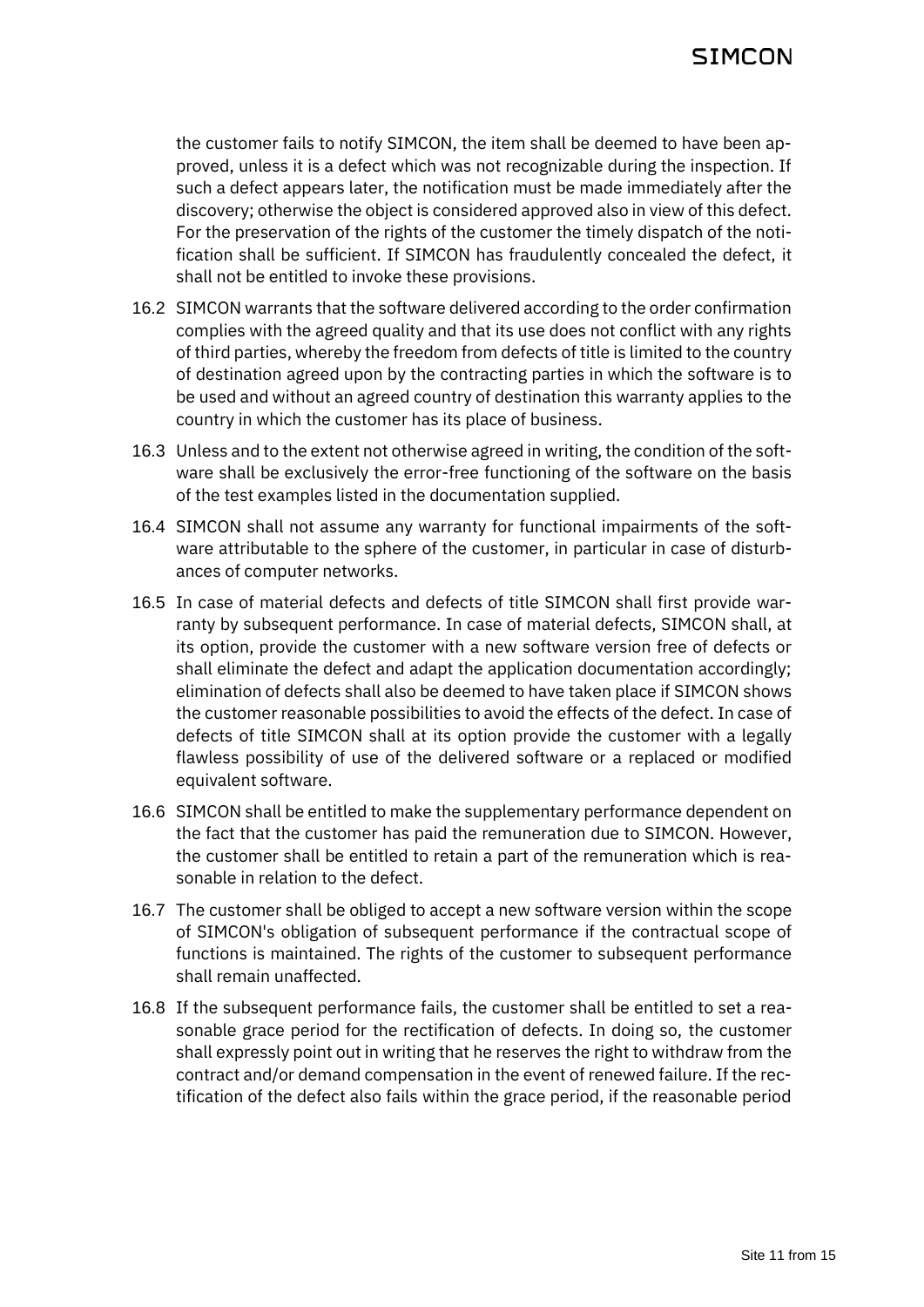to be set by the customer for the rectification of the defect has expired unsuccessfully or if it is dispensable according to the statutory provisions, the customer may withdraw from the contract or reduce the agreed remuneration, if the customer has notified SIMCON in writing in advance. In the case of an insignificant defect, however, there is no right of withdrawal. SIMCON shall pay compensation for damages or reimbursement of futile expenses within the scope of the limits [17](#page-12-0) of these GTC. After expiry of the period of grace SIMCON may demand that the customer exercises his rights resulting from the expiry of the period of grace within two weeks after receipt of the demand; after expiry of the period of grace the right of choice shall pass to SIMCON.

- 16.9 If SIMCON renders services in troubleshooting or fault elimination without being obligated to do so, it shall be entitled to demand the reasonably necessary and reasonable remuneration for this in accordance with its usual rates, insofar as the expenditure was caused by the customer. This shall apply in particular if the defect claimed by the customer cannot be proven or cannot be attributed to SIMCON. Likewise, the customer shall reimburse SIMCON for any necessary and reasonable additional expenses incurred as a result of the customer's breach of his duties to cooperate.
- 16.10If third parties claim rights to the delivered software that prevent the customer from the contractually granted use, the customer shall immediately inform SIMCON thereof in writing and comprehensively, namely by handing over documents of the third party addressed to the customer in this regard. SIMCON shall be entitled to defend the alleged claims out of court and in court against the third party on its own and the customer shall authorize SIMCON to take appropriate steps for this purpose in its own name. If the customer is directly claimed against by the third party, he shall coordinate with SIMCON in detail with regard to the extrajudicial and judicial defense of the alleged claims, namely the customer shall not make any declarations to the detriment of SIMCON such as an acknowledgement or a settlement without prior consent of SIMCON. In case of justified claims of third parties, SIMCON shall be obliged to defend the claims at its own expense and to indemnify the customer against all reasonable costs and damages associated with the defense of the claim, unless these are based on conduct of the customer in breach of duty.
- 16.11The customer may derive rights from other breaches of duty on the part of SIMCON only if he has notified SIMCON thereof in writing and has granted SIMCON a reasonable period of grace for remedy, which has expired unsuccessfully. This shall not apply insofar as a remedy cannot be considered due to the nature of the breach of duty. For damages or reimbursement of futile expenses, the limits set out in section [17](#page-12-0) of these General Terms and Conditions shall apply.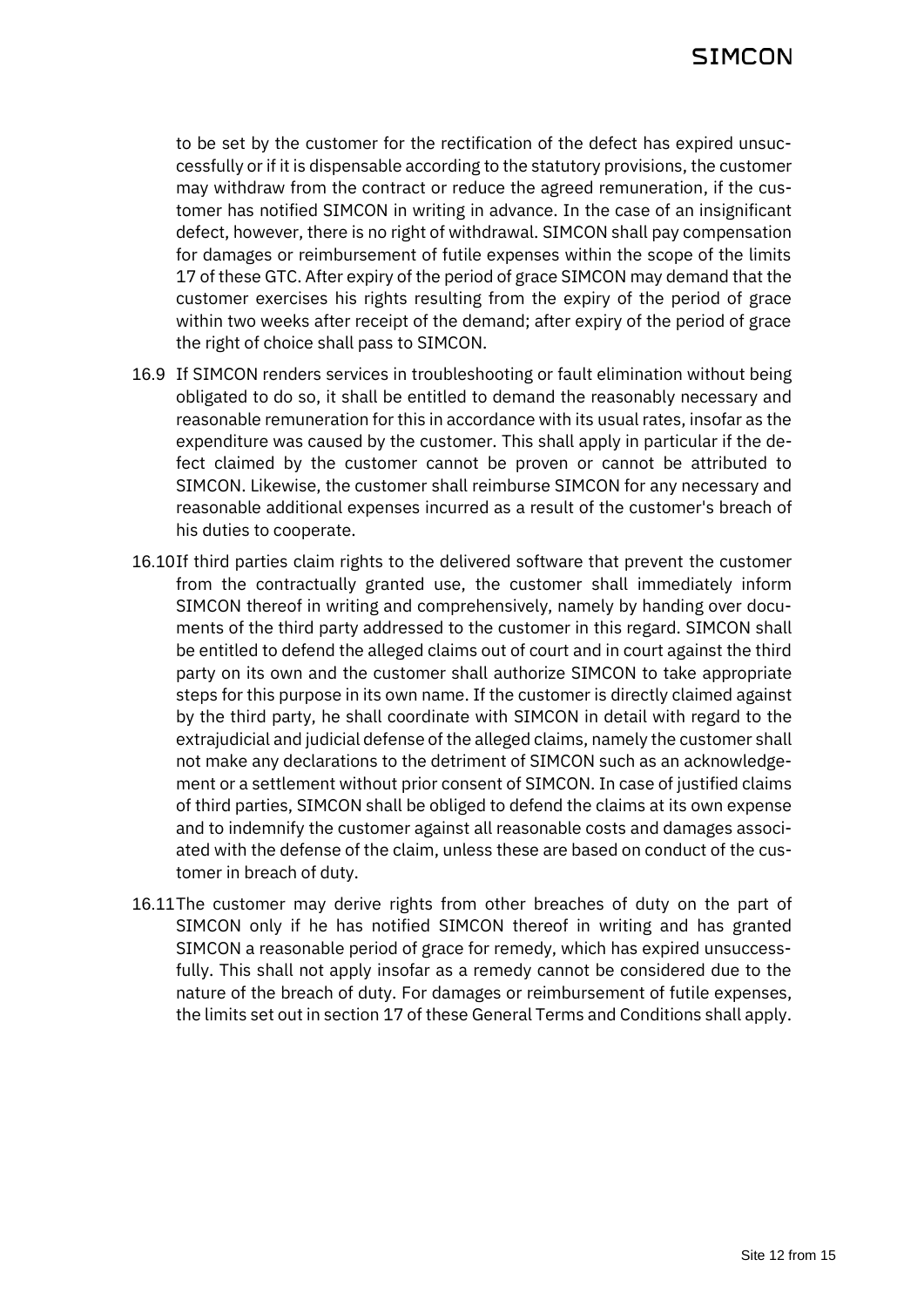# <span id="page-12-0"></span>**17 Liability**

- 17.1 The liability of SIMCON shall be determined in accordance with the statutory provisions, however, in accordance with the provisions set forth in the following clauses [17.2](#page-12-1) to [17.6](#page-12-2) and limitations regulated in the following clauses.
- <span id="page-12-1"></span>17.2 SIMCON's liability shall be unlimited in accordance with the statutory provisions in cases of (i) intent or gross negligence, (ii) at least negligently caused injury to life, body or health, (iii) fraudulent conduct, (iv) statutory mandatory liability (e.g. under the Product Liability Act) or (v) in case of liability for the absence of guaranteed characteristics.
- 17.3 In other cases than those mentioned in claus[e 17.2](#page-12-1) SIMCON shall be liable in the event of a breach of an essential contractual obligation (obligation, the fulfillment of which enables the proper performance of the contract in the first place and on the observance of which the customer regularly relies and may rely) to the amount of the foreseeable, typically occurring damage. In the case of defect-related claims for damages, liability in this case shall be limited to the contractually agreed and paid remuneration. In all other cases, the liability in this case shall be limited to € 100,000 per case of damage, in total to a maximum of € 250,000 from one contract; beyond this, insofar as SIMCON is insured against the damage incurred, within the scope of the insurance coverage and subject to the condition precedent of the payment of the insurance compensation.
- 17.4 SIMCON shall be liable for the loss of data and programs and their recovery only insofar as this loss could not have been avoided by reasonable precautionary measures of the customer, in particular by regular making of backup copies of all data and programs.
- <span id="page-12-3"></span>17.5 Any liability for the usability or usability of the software provided by SIMCON or of a work to be created or result to be delivered by SIMCON shall be excluded or limited, if and to the extent that the occurrence of the damage could have been avoided if the customer had first performed a reasonable test in a suitable test environment.
- <span id="page-12-2"></span>17.6 In other than the numbers shown in paras. [17.2](#page-12-1) to [17.5](#page-12-3) the liability of SIMCON shall be excluded. This shall also apply to any liability of SIMCON for employees, workers, legal representatives and vicarious agents or any other person acting on behalf of SIMCON as well as any liability of these persons themselves.

### **18 Limitation**

- 18.1 Subject to the following clause [18.2](#page-12-4) any warranty claims of the customer shall become statute-barred after expiry of one year from delivery or provision (and notification of the customer thereof) of the software; the same period shall apply to claims of the customer against SIMCON arising from other breaches of duty.
- <span id="page-12-4"></span>18.2 Claims for damages by the customer pursuant to sec. [17.2](#page-12-1) as well as claims resulting from defects of title on the basis of which a third party may demand the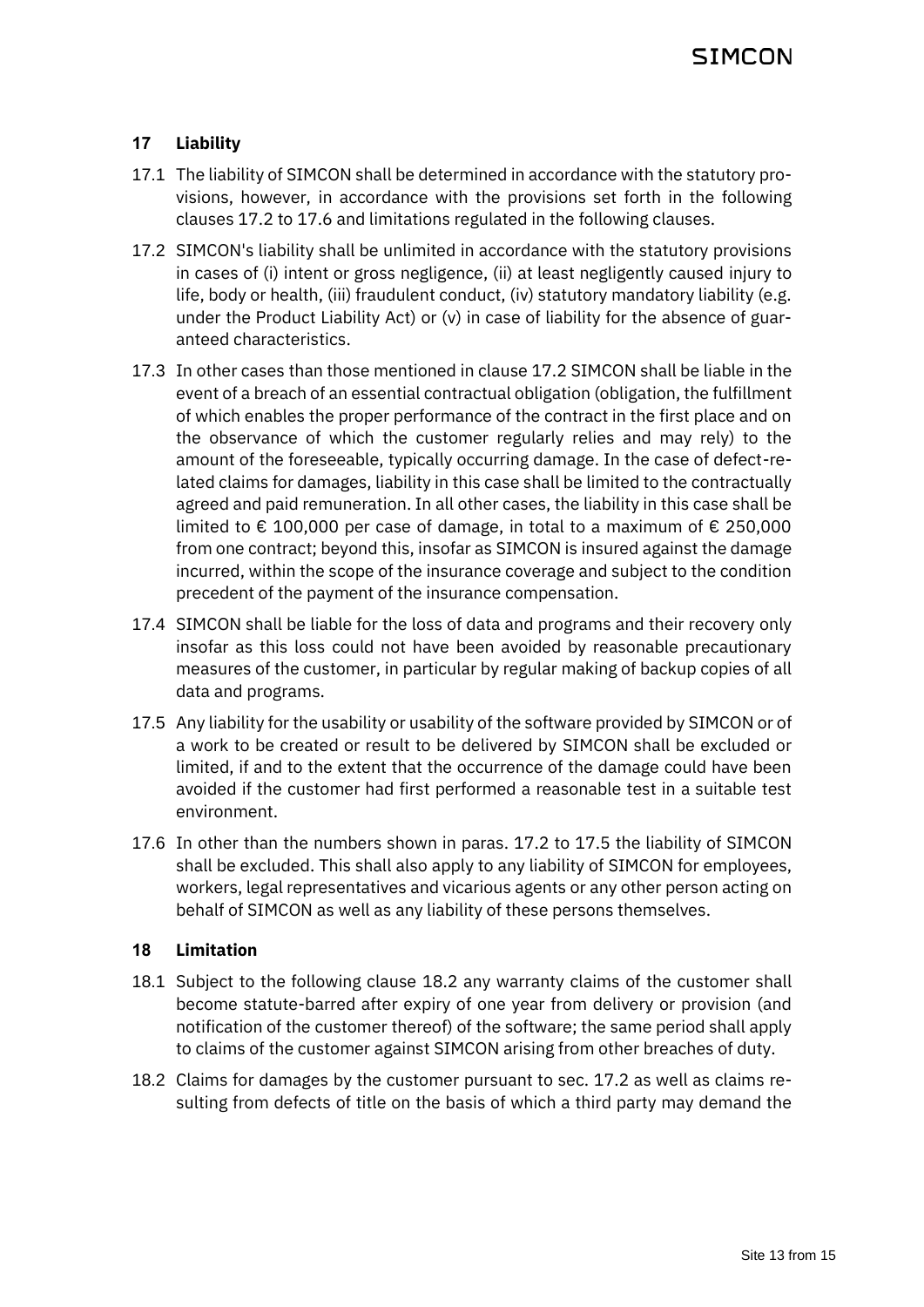surrender or deletion of the software from the customer shall become statutebarred exclusively in accordance with the statutory provisions.

#### **19 Audit Law**

- 19.1 SIMCON has a legitimate interest in the prevention of software piracy and shall therefore be entitled to verify the proper use of the software, in particular whether the customer uses the software qualitatively and quantitatively within the scope of the licenses acquired by him ("**Audit**"). For this purpose the customer shall provide SIMCON with information, grant access to relevant documents and records as well as allow an inspection of the hardware and software environment used. SIMCON shall be entitled to conduct the Audit on the Customer's premises during the Customer's usual business hours or to have it conducted by third parties bound to secrecy. SIMCON shall ensure that the business operations are disturbed as little as possible by the activity on site.
- <span id="page-13-0"></span>19.2 Each contracting party shall bear the costs of the audit incurred by it. This shall not affect claims of SIMCON due to a violation of the license agreement or the license conditions by the customer determined in the course of the audit. If the violation leads to SIMCON having a claim for additional license fees or claims for damages exceeding a value of 2.5% of the license fees paid by the customer (in case of time-limited licenses (software rental) of the license fees paid per year by the customer), the customer shall also bear the reasonable costs of the audit.
- 19.3 If the customer, within the scope of the concluded license or service agreement, has reserved an audit right on his part with regard to the business operations of SIMCON, claus[e 19.2](#page-13-0) shall apply accordingly.

### **20 Compliance; extraordinary right of withdrawal and termination**

- <span id="page-13-1"></span>20.1 Customer warrants in general and especially during the term of the License Agreement as well as the Service Agreement that it will comply with all applicable laws, ordinances and regulations, including (but not limited to) all anti-corruption laws.
- 20.2 The contracting parties confirm that they have not committed and/or will not commit any prohibited acts, either directly or indirectly, in connection with the conclusion as well as the execution of the contracts concluded between them and will not do so in the future. Prohibited acts include promising, offering or granting as well as requesting or accepting an improper advantage or benefit in order to influence actions in an improper manner.
- <span id="page-13-2"></span>20.3 The customer warrants that he will not use the software for purposes that violate applicable laws.
- 20.4 If SIMCON ascertains that the customer repeatedly and despite prior warning violates the obligations pursuant to clauses [20.1](#page-13-1) to [20.3](#page-13-2) SIMCON shall be entitled to immediate extraordinary termination of the contractual relationship existing with the customer.